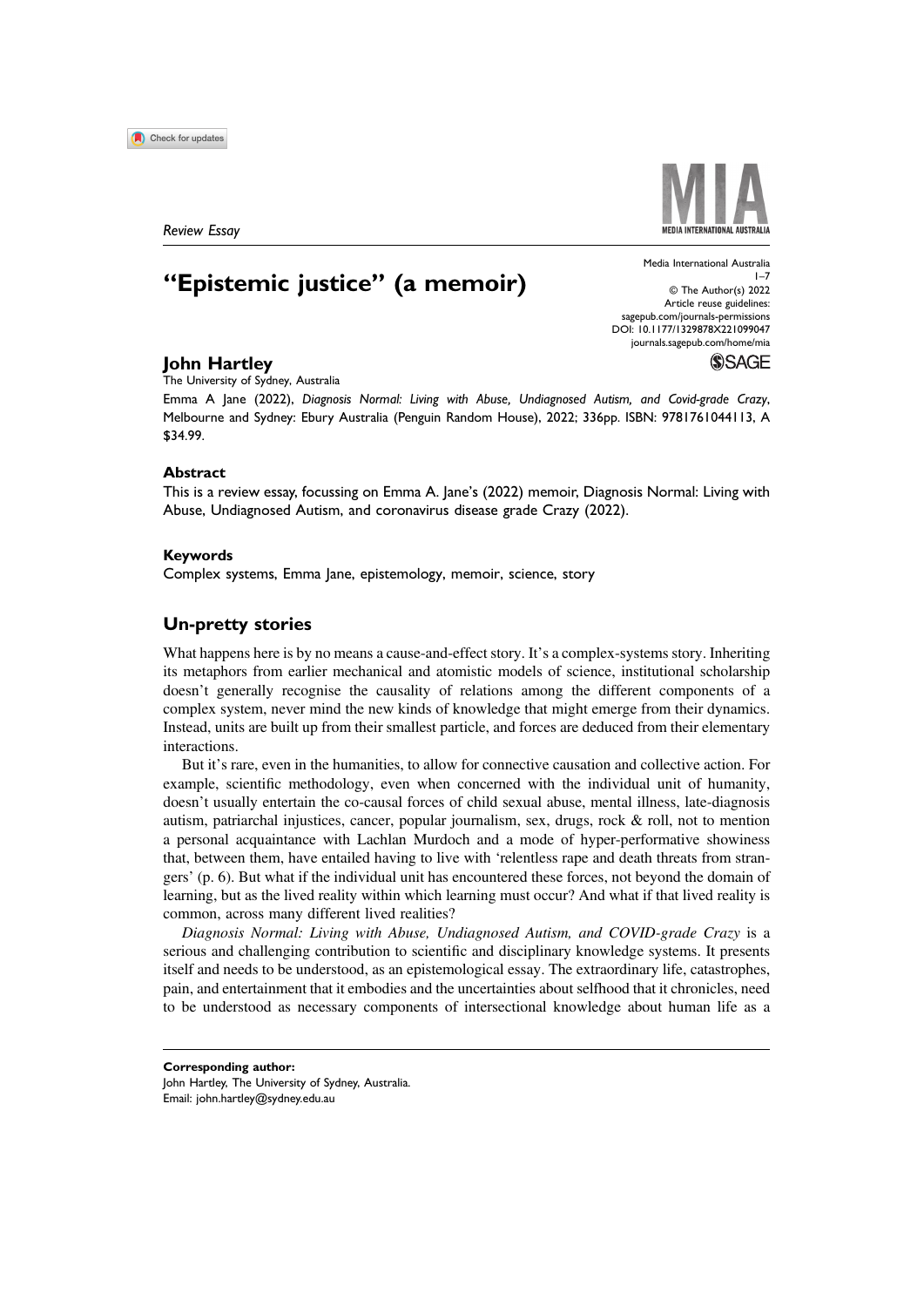system. This is a time when individual humans are routinely excluded from the Republic of Letters, and indeed any political order, while humanity as a whole is unwittingly, uncaringly – or powerlessly, forcedly – playing havoc with non-human systems, to such an extent that the resulting mass extinction now looms nearer for humanity itself.

At such a time, a tale of one girl's troubled life may seem a world away from formal knowledge, and of course, it is, not least because it takes the form of a story (where's the evidence!), but that's why formal knowledge systems need to understand their limits, their dangers, and their need for immediate, urgent reform.

# End of story?

The first thing I want to say about this book – indeed, the first thing I did say to Emma when I heard about it – is that it makes me insanely jealous. That's because I've recently completed a 100,000-word memoir of my own, called Boy 56. It is an attempt to explain how I survived a boyhood of undiagnosed autism, orphanage-strength schooling, and a strong sense of abandonment in a world that privileges white males from cruel but crumbling imperial origins, but wastes almost all of them along the way. I was a candidate for the white trash heap alright, and I ended up where so many of my kind had been dumped over the past couple of centuries. Is that all there was to it? How then to account for the teeming thoughts in my head, the 'findings'; of my research and my walks of the beach, my undiagnosed abandonment, anxiety, autism and anger?

Seeking to explain more carefully how life can be known even as it is lived, you need a new kind of story, not of redemption (I once was lost but now I'm found), but of learning – a sort of posthuman *bildungsroman* that might teach us not to weaponise individualism, even as we strive to achieve it and to understand its toxic consequences. Only then can connective and collective causation emerge as a science. It's also a story of learning how to write in order to learn, of learning by writing.

In order to live with myself, to live with others, and to live in this great continent as it buckles under its colonial load, I needed to know more about how the world actually works, how a self is produced, not just an abstract-universal given. Hence, Boy 56 is a truthful work of non-fiction but scientifically of no consequence, being made of anecdote and logic. In terms of genre, it is not a tragedy, since I didn't succeed in self-destruction, so it must be a comedy, haha. But I have totally failed to get it published. The kindest rejection I've received so far reads: 'We have found of late that it is so very difficult to get a publisher to take on a memoir unless the writer has a very high profile'.<sup>1</sup> No deal. Category error. You finally get to know what you're talking about, only to find you should have been thinking about something else if you want to communicate.

# 'Epistemology is my penguin' 2

Meanwhile, not only did very-high-profile Emma Jane score publication by Penguin Random House, she also scored a generous endorsement from Annabel Crabb, no less: 'It is an extraordinary thing, to watch a brilliant mind examining itself and checking for wounds. I've never read a memoir like it'.<sup>3</sup>

Hence my insane jealousy. But that was before I read it.

She writes: 'Epistemology is my penguin because I've always had a mind that watches itself and questions what it can know of the real' (p. xiii). Putting the sorting hat onto knowledge is Emma Jane's go-to refuge, something to retreat to when she overthinks (a word of which she is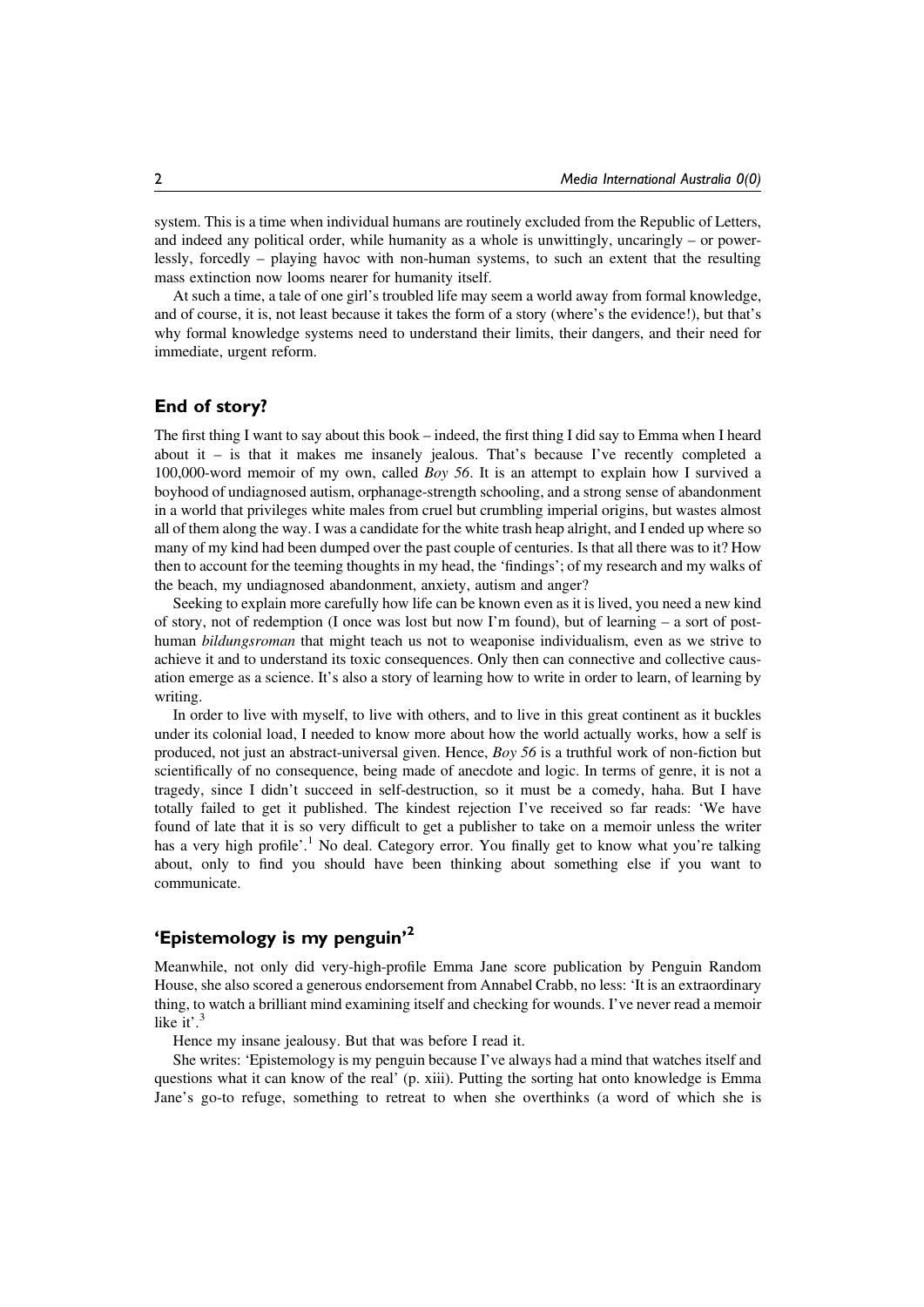suspicious) her own thoughts. Indeed, Jane is seeking truthfulness and 'epistemic justice' in the narrated life (pp.  $xiii–xv$ ).<sup>4</sup> She is also seeking to precipitate generic changes in the whole storytelling machine: 'We need to speak these unspeakable things. We need more un-pretty stories' (p. 7).

In a chapter disarmingly titled 'Hello', Jane reveals that her 'secret professional agendas' include 'non-violently smashing: the patriarchy, knowledge silos, and the scourge of certainty' (p. 10). These are non-trivial ambitions, and the chapter as a whole reads a bit like a lump of plutonium about to go critical. Jane brings together fissile materials that are not allowed anywhere near each other in the usual order of things. The Republic of Letters generally assigns them to different genres, with no connecting border-zones: the personal and the epistemological; the pets and the patriarchy; tattoos and complex systems theory; not to mention child sex abuse, cancer, mental illness and autism in the life of a professor.

#### A 'blivit'

Her writing is deceptively easy to read – she's a proper journalist and attends to her Oxford commas – so it's easy to read past the bravery it must take to mix expressions of love with disclosures of mental illness, grotesque dating experiences with a scholarly interest in 'crass responses to my revelations of sexual abuse' (p. 14).

In short, Emma Jane introduces herself to the reader by means of what Kurt Vonnegut once called 'a blivit', which he defined as 'two pounds of shit in a one-pound bag'. In Palm Sunday,<sup>5</sup> Vonnegut celebrates his own combination of incommensurables as 'an all-frequencies assault on the sensibilities', made of 'fiction, drama, history, biography and journalism' (1982, p. 14). He wants to combine 'the tidal power of a major novel with the bone-rattling immediacy of front-line journalism … the flashy enthusiasms of musical theatre, the lethal jab of the short story, the sachet of personal letters, the oompah of American history, and oratory in the bow-wow- style' (1982, p. 13).

Interestingly, Emma Jane reports that 'My favourite author used to be Kurt Vonnegut. These days, his writing seems sexist and shallow' (p. 18). Vonnegut himself thought that his 'prettiest contribution' to his culture was a Master's thesis that he presented to the University of Chicago in the 1940s. It was unanimously failed by the examiners, on the grounds, says Vonnegut that 'it was so simple and looked like too much fun'.<sup>6</sup> As we know, Jane is looking for *un-pretty* stories. But she's giving the old sexist a run for his money in the blivit department. Not to mention in the collection of degrees in later life, and the ability to disguise fear with humour.

#### Complex systems

You're going to have to read for yourself what is disclosed in chapter 3, because I'm fast-forwarding to Ch. 4, 'Sex, drugs, and complex systems'. Jane writes: 'There's never just one reason for anything', and 'everything you've ever thought or been taught about cause and effect is probably wrong' (p. 45). She pauses to 'ladysplain':

Complex systems are made up of parts that are connected and dependent on each other. These parts may be people, things, or people and things. Their interactions create feedback loops. These change the parts of the system as well as the way the parts interact. They also produce what is known as emergence: sudden changes or outcomes to the status quo that may seem paradoxical or unexpected (p. 45).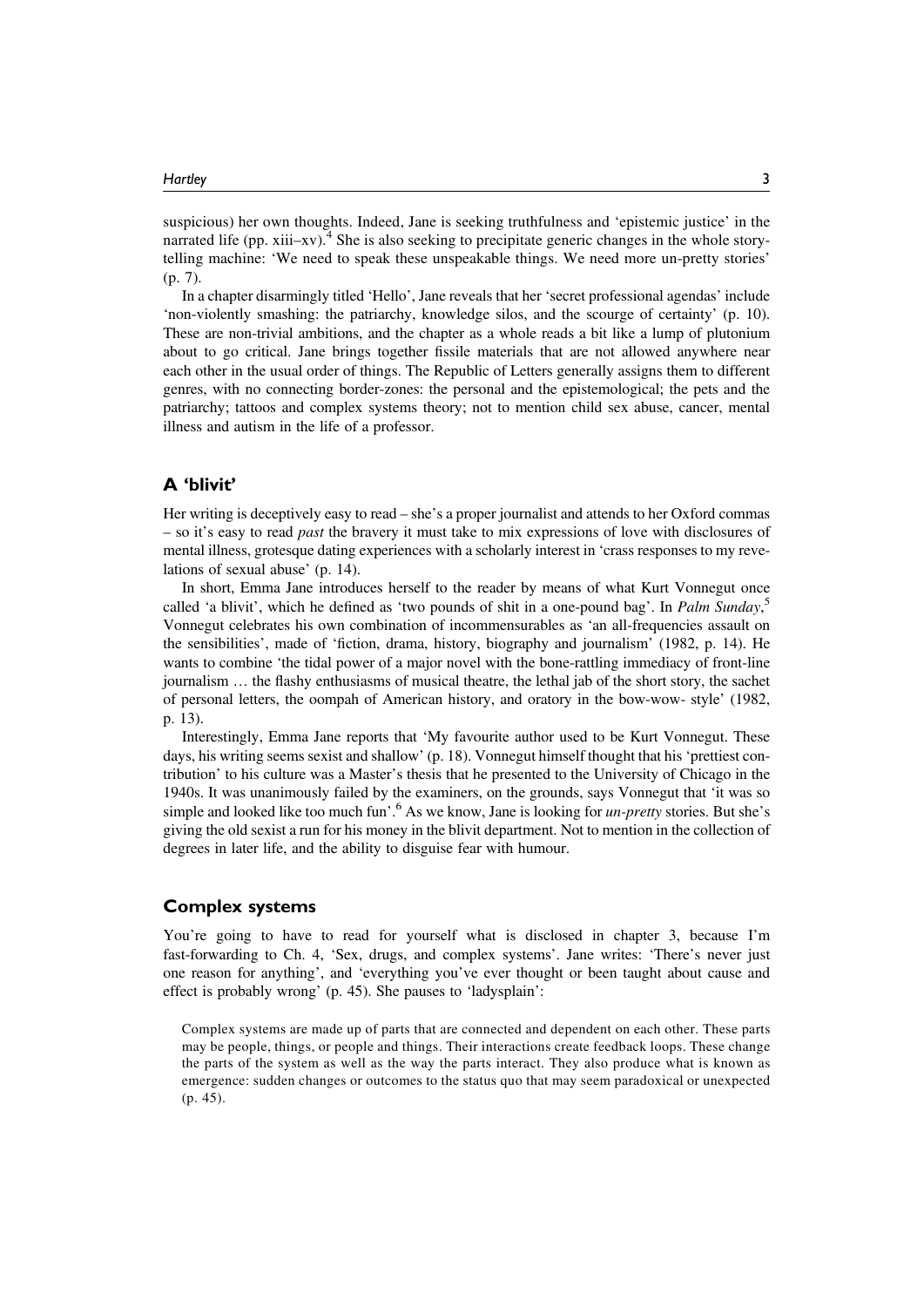Here's where the reach for 'epistemic justice' comes in, where the ambition of her epistemological daring hits the fan of bodily functions and emissions. Jane wants to understand her own story in dispassionate terms, and linear cause-and-effect scientism doesn't work. She writes:

It is impossible to write properly about sexual violence or mental illness or neurodiversity or COVID or reality-sized memoir caveats or any topic that comes with a 'why did it happen?' question without making at least a quick pit stop in complex systems (p. 47).

She wants to account for her life in terms that go beyond atomised causation, either by 'broader contexts' (too passive) or by 'me and my actions' (too individualistic). Instead, Jane wants her memoir to trace 'circularity, interactivity, and feedback loops', in order to explain 'the swirling systems that helped spit me from the status quo' (p. 47).

Don't be fooled. This is not a book about a risk-taking and troubled life, lived in the glare of publicity, in which more than one of those acts that used to be unspeakable is perpetrated upon – and by – Emma Jane's body. These are the 'people and things' alright, but what Jane is looking for are the relationships, connections and changes they represent that have caused her life and times to 'emerge' the way they have. In short, it's a book about knowledge, and about writing.

The trouble is that 'people and things' keep interrupting.

#### Desire and disgust, danger and doubt – a dance

Eventually, Diagnosis Normal alights upon the themes that begin to explain the 'swirling systems' of Jane's life – via her very rich palette of personal experience, her 'gonzo girl reporter self' (p. 161), mixed with serious therapy (p. 153–7), a decidedly un-Vonnegutian Master's degree (pp. 160-1), having a daughter (Ch. 11), and doing a PhD (Ch. 12).

The themes that emerge are what she calls the 'septic combination of desire and disgust men can direct towards women, and paedophiles can direct towards children' (p. 153). 'Septic' is well chosen: it means self-damaging responses to bodily invasions. The dynamic that drives abusers is 'desire and disgust'. But the response may be toxic. It was Jane's therapist whose 'identification and naming of this dynamic not only helped me understand my abuse but inspired my PhD' (p. 154). Henceforward, when 'desire and disgust' were incoming, they were no longer to be met by self-destructive doubt and danger, but by the getting of knowledge. Treatment – in the form of a heavy dose of higher education – was always going to be painful:

My first class was a cultural studies subject about hegemony, media, and something-alism. The prescribed readers were as big as old-school telephone books and as dense as osmium (p. 160).

I think I may have been part of the 'something-alism'. Sorry Emma. My own early work was associated with poststructuralism, one of the contributing discourses of cultural studies, which itself had to twist and tug itself away from literary theory and anthropology before it could tackle media. Luckily, her first response – 'I was devastated by these readings' – soon gave way to her skills as a 'professional thrill-seeker'. Instead of worrying, she revelled in her outsider status, 'trying to keep things loose and absorb' whatever she could with a 'beginner's mind'.

It worked: 'Mustering this sense of wonder turned my university experience around and dense theory has since become a passion' (p. 161).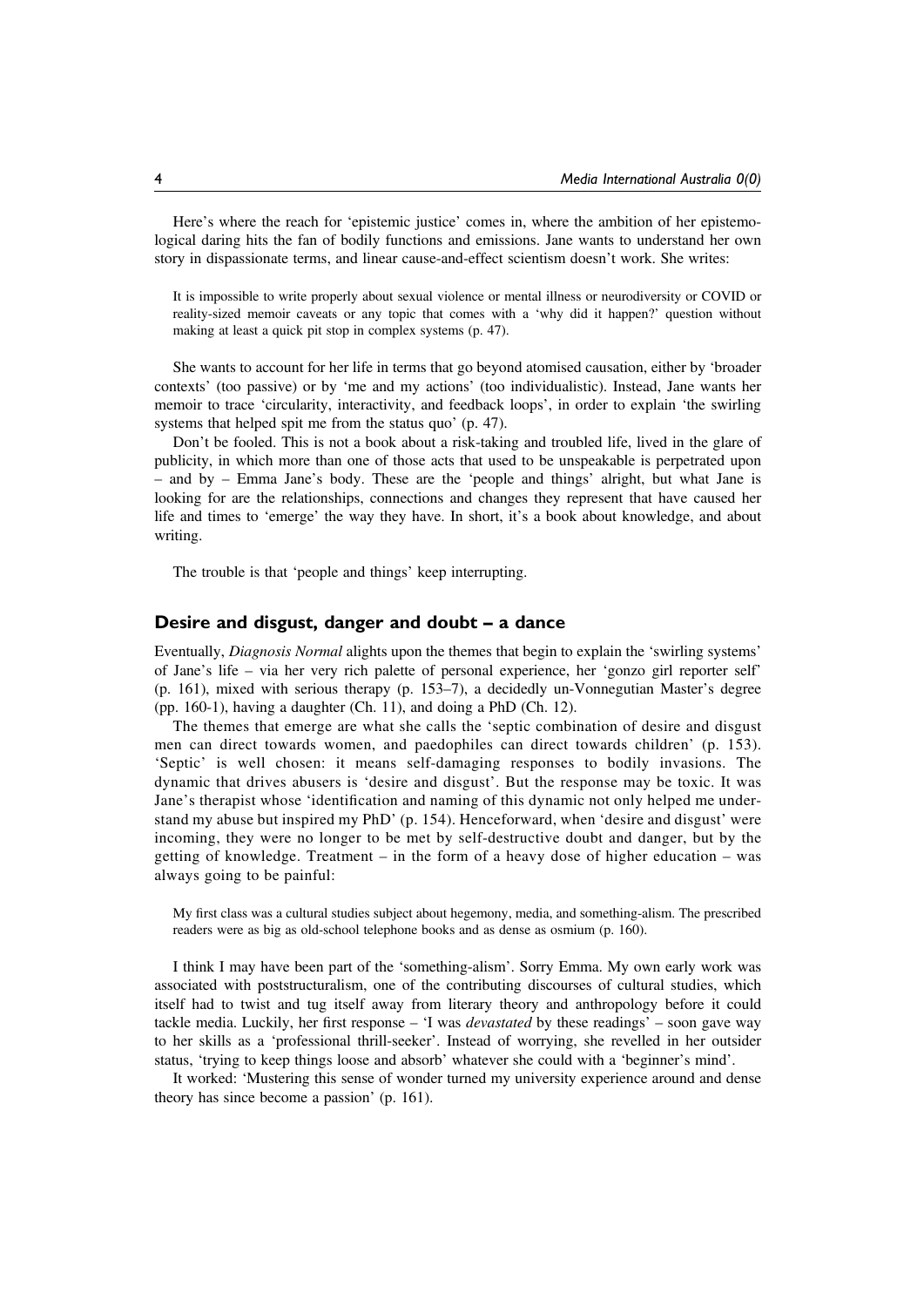#### Knowledge, not spoilers!

It is normal in an academic book review to lay out the author's argument – chapter by chapter – before passing judgement on the adequacy of their theorising. But in the case of a 'trade' book, it's important not to give away the storyline and plot twists, which would ruin the reader's joy of discovery. The theory is a spoiler.

Given that she's written a hybrid, interdisciplinary, trans-everything book – about knowledge, methodology and epistemology; about evidence, footnotes and truth; about study, learning, teaching and discovery; about complex systems and science; about writing, representation and the status of the story – I have followed some of the steps she takes in these matters, because they are clearly part of a quest for scholarly and scientific reform, as attested by the intellectual and social prescriptions she offers at the end.

But she has headed this final chapter 'Rhetorical swagger and unpublishable polemic'. She's her own 'Reviewer 2' (p. 200). She wants you to know that she knows how hard it is to pull off that trick.

Diagnosis Normal is very clearly a text where 'the writing is the research', as they say. In such narratives, the conclusions compel assent and action in direct proportion to the number and depth of the battle-scars that the writer has sustained along the way. Be assured, Emma Jane has taken more hits than the Terminator, and still she gets up again, to face even more *outré* experiences, in which danger, doubt, and dancing are both methods and madness. The book's very strong pedagogical ethic – wanting to talk directly to those who may be experiencing similar issues – gains its force from the disclosure of intimacies as well as trade secrets.

The truthfulness effect results not only from her experience and evidence but also from her doubt. From the outset (p. xiii), Jane is unsure of her own reality. All she can say is that it 'feels false but might be true' that she is 'slightly built, can tell neat Schrödinger's cat jokes, ha[s] glittery eyes' (p. xiii). With this rather spare wardrobe, she has performed feats I could barely imagine, never mind emulate.

#### You win some

I haven't had to face anything like the challenges and scenes in which she is both protagonist and witness. I admit that I have left some important episodes and stories out of this review, but not just to avoid spoilers. I've been keen to trace Jane's quest for knowledge, but squeamish about all the gooey bits. My aversion to bodily fluids, intimacy, emotional excess, even touching, has nothing to do with Emma Jane, it's my own condition doing the talking. But Jane doesn't hold back. It's just that I don't have the skills that she does to tell you about it. Words fail me.

My insane jealousy gives way to ungrudging admiration. The stakes are higher, the skills are greater, and the result more compelling than I could achieve through my own unpublishable memorial trudge. Whether you're a schoolie or a scholar, you can relate to her reality, even as she flattens it out into a representational form that makes her autism sing.

One of the devices she uses is the list, of which Umberto Eco was the acknowledged master. But I must say I find Jane's more compelling. Here is her first taste of the internet, at a time when she worked as a columnist for the *Australian* newspaper, and started publishing her email address:

According to my new, anonymous, e-friends, I needed to be taught a lesson by being arse-fucked into oblivion, forced to work in a 'hore' house, gang-banged to set me right, shot in the face, pushed off a skyscraper, decapitated and incinerated, and raped for being so unrapeable (p. 199).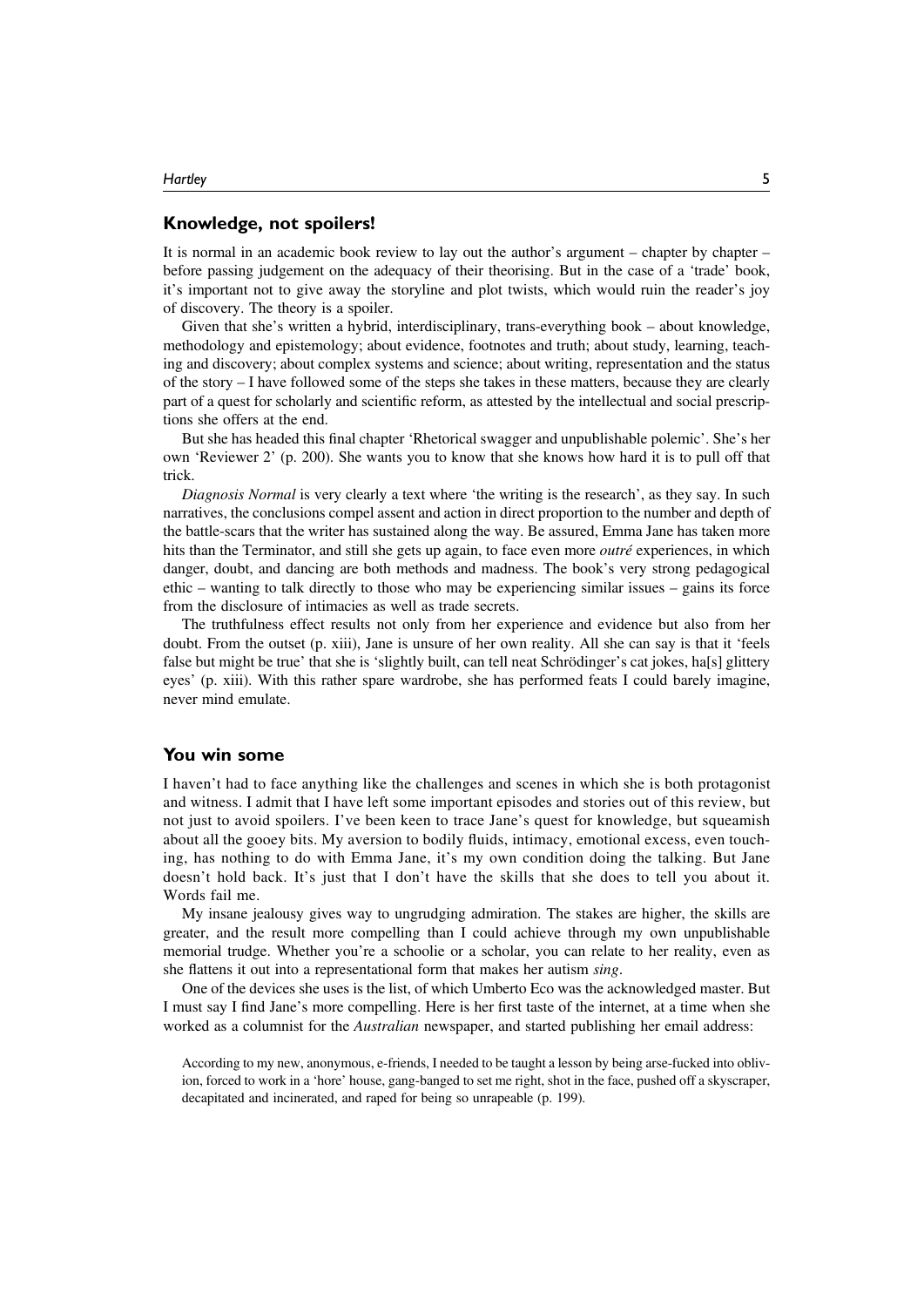There's a lot more, duly and dispassionately listed, of what Jane calls 'Rapeglish', a term she also uses in her scholarly work, not least in an article I had the honour to publish.<sup>7</sup> I have not been treated in any way to compare with this. Only once has a critic threatened me with actual death, but only as a joke, haha, and in any case I was permitted to answer back.<sup>8</sup>

### We too?

The question is, how can scholars (people), as well as scholarship (institutions), cope with, represent and reform such a 'Manosphere'?

Here's where Jane's commitment to complex systems, which I share, comes into its own. She wants to describe the research findings on the 'impact' of Child Sexual Abuse. So, another list:

Children and adolescents who have been sexually abused can exhibit a wide range of emotions and behaviours. These include an 'exaggerated startle response', hyper-vigilance, heightened alertness, intrusive memories, mood and personality changes, over-compliance and eagerness to please, drug and alcohol misuse, aggression, impulse issues, running away, problems with school attendance and achievement, selfharm and mutilation, avoidance of certain people and places, sleeping issues, nightmares and night terrors, and 'socially inappropriate' behaviour (p. 216).<sup>9</sup>

My first, visceral reaction when reading this list was the shock of recognition: that's  $my$  childhood, right there! And yet, as far as I recall, I wasn't subject to the type of child sexual abuse summarised in this passage, although I can recall quite a lot about my childhood. In fact, that's the subject of Boy 56, which, for me at least, is the dead twin of Diagnosis Normal. However, it seems I'm not going to be sharing it with the reading public any time soon, so I can't show you what I'm getting at in detail. In turn, that means I'll have to rely on scholarly abstraction and generalisation to make the point: Emma Jane's autobiography is an epistemology for us all. It's not a tragedy or a comedy: it's a manifesto.

This gives rise to what many might see as a preposterous conclusion. Here's my take-out from Emma Jane's most singular life. The personal themes and experiences that she describes, the 'institutional responses' that she endures, and the 'condition' in which she lives, are not the same as, but are *connected to* my own, and to yours too, dear reader. To presume otherwise, 'failing to see or at least consider the possibility of connections between things' is, as she remarks, 'injurious and scientifically unsound':

Adopting a complex systems view of the world means rock-solid lines of causality – this indubitably causes that – are not required to understand that people, circumstances, and conditions constantly interact and influence each other to produce outcomes that may seem unexpected or greater than the sum of their parts (p. 267).

This is why *Diagnosis Normal* is a good deal greater than the sum of its parts. It speaks to us all as a society that is complicit in many kinds of human excess and human rights abuse, and it speaks to me about a condition and a life I have barely begun to understand, both hers and my own. More significantly for the Republic of Letters, it speaks about the crying need to allow complex, connective, collective, 'common' knowledge to emerge as a scientific enterprise, in order to steer collective and institutional action away from systemic catastrophe. Science and story, institution and person, knowledge and dance, are connected in ways that can spoil your life, or maybe save it. It's now a '#WeToo' world. As for individual specimens, so for planetary systems. Who can write these stories, before it's too late?

– John Hartley, The University of Sydney